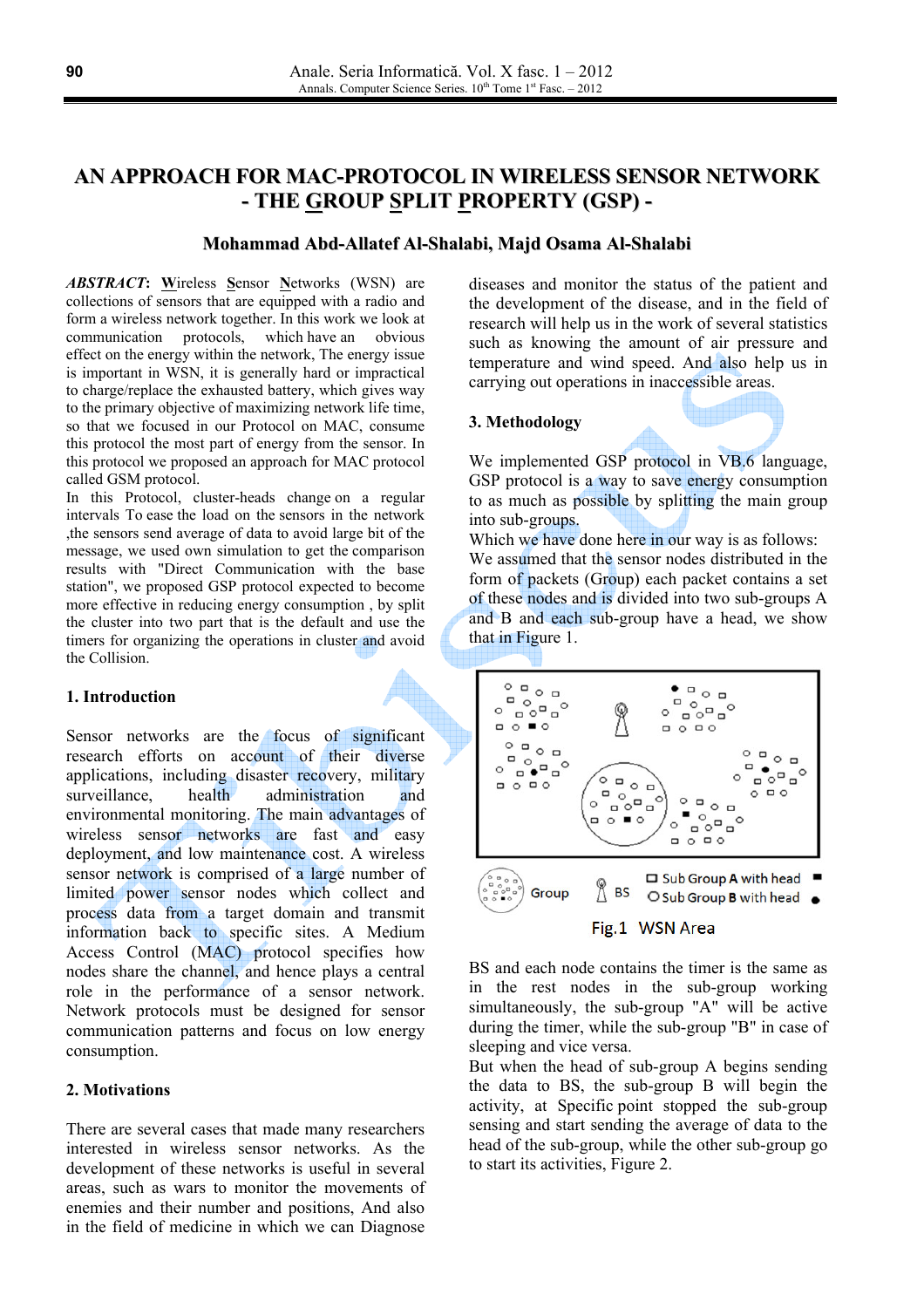

The process of exchange of roles in this way helps to maintain the energy group, which leads to the longevity of the networks life.

While the node is the head of the sub-group is not acting in sensing, only collect data and send it to BS, Data is collected at a specific point of the subgroups time activity, when the node in the subgroup process of sending data it has a specific time for transmission and the head receiving data from the node in his specified time to avoid collision with the rest nodes, this action is good to reduce consumption of energy which wasted due to collisions the Fig.3 shows this action.



For each sensor node in the sub-group specific time to send its data if it has to head of sub-group, and the head of sub-group Receives the data and make processing if this requires then send it to BS, the nodes send if only the data sensed match the condition (ex. a temperature of  $40^{\circ}$ ) This feature works to reduce energy consumption at the sending, and the BS has several ports to receive data from the head of subgroup, after the (Transmission and receiving) operations if any node has low energy that cannot allow to be the head of sub-group, this node must send notification to its sub-group tell him "I cannot to be the head of sub-group" to ignore this node when choose the head of sub-group, select the head of subgroup is not randomly, there is a counter in all the subgroup nodes and it increases before go to sleep mode To be the head of the sub-group specific when it returns to the activity again, and the BS Know who is the head of sub-group later.

### 4. System and design overview

In our protocol we used a simulation program that is programmed in VB.6 programming language. This simulation program is working to calculate the wasted of energy in the process of sending and receiving of data within the network and with BS, and sensing process.

In our simulation we interested to get results of the "Direct Communication with BS" Protocol and the results of our protocol "GSP", in this simulation the energy and the life time appeared for each sensor, and the information of when the first sensor node die to the last sensor node, in other hand appear the round number.

In the simulation we will show the node which makes sensing now and the sensors information state. The network Protocol GSP work in rounds, every round = 180 Tic, every Tic < 0.2 Second.

At the end of round period in step 1, the head cluster takes (4 Tic) to collect data from his nodes, then step 2 takes (2 Tic) to send the data to the BS, the step 3 Takes (2 Tic) to check the next sensor in cluster if his energy and state allows him to be CH or no, if no check the next sensor, at the last step 4 select the CH for the clusters.

We assumed that the energy consumption of a sensing process is 0.0001 when the sensor node makes a sense, and assumed that the node will die when it cannot send data, when its energy low.

In this work, we consider sensors networks where:

The BS is fixed and located far from the  $\bullet$ sensors

The communication is direct between CH and The BS in GSP Protocol.

The communication is direct between each sensors and The BS in Direct protocol.

All Sensors in the network are  $\bullet$ 

homogeneous and energy constrained. We also assumed that all sensors sense the

environment at a fixed rate.

We implemented "event-driven" simulation, where sensors only transmit data if some event occurs in the environment.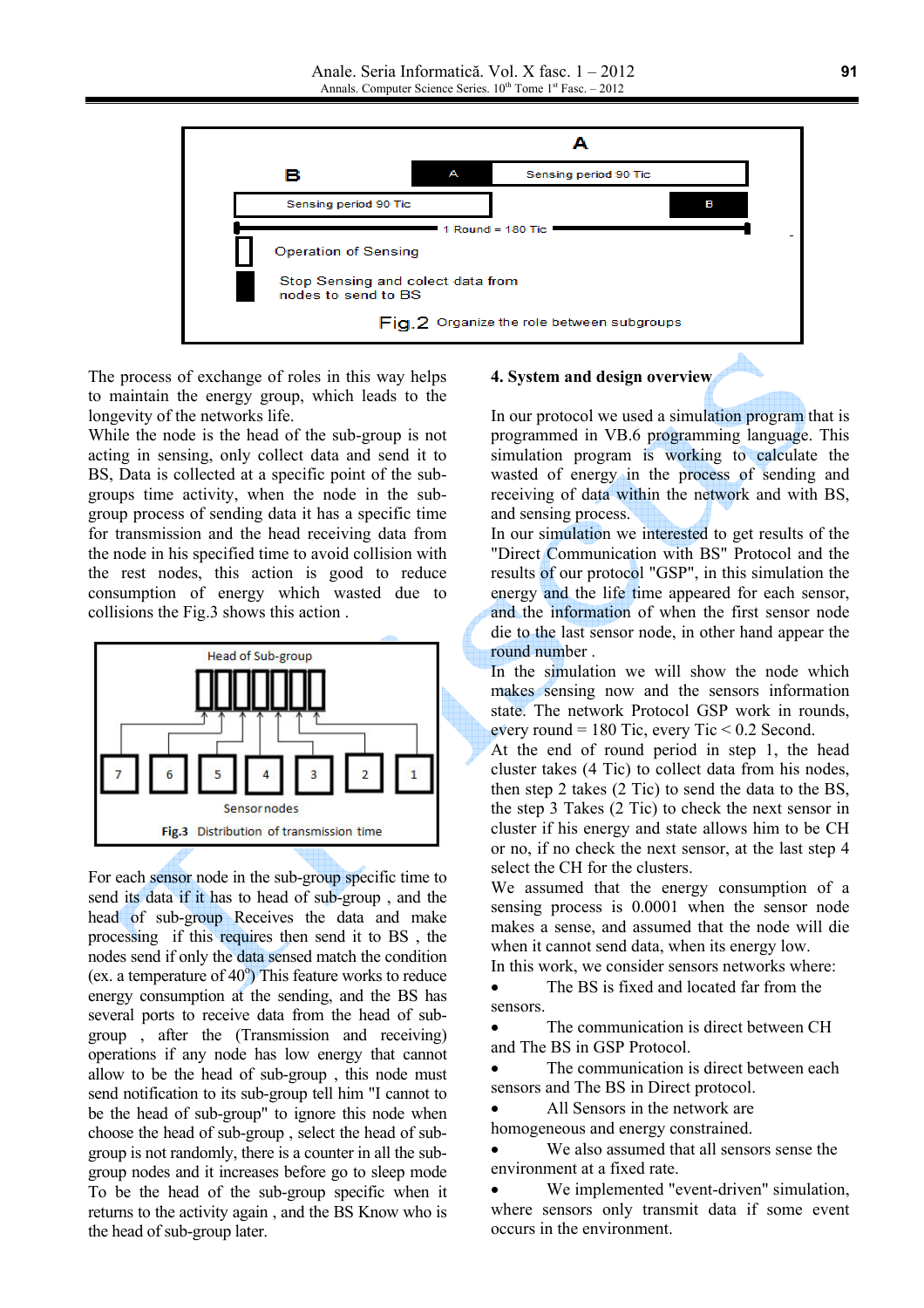



In our simulation we used the variables and equations in table below:

#### Table 1. Radio characteristics.

| Operation                                | <b>Energy Dissipated</b> |
|------------------------------------------|--------------------------|
| $(E_{Tx-elec} = E_{Rx-elec} = E_{elec})$ | 50 nJ/bit                |
| Transmit Amplifier ( $\epsilon_{amp}$ )  | $100 \text{ pJ/bit/m}^2$ |

$$
\text{Send:} \quad E_{Tx}(k,d) = E_{elec} * k + \epsilon_{amp} * k * d^2 \tag{1}
$$

Receive:  $E_{Rx}(k) = E_{elec} * k$  $(2)$ 

where:  $n =$ Nano = 10  $\land$  -9  $p = Pico = 10^{\circ} - 12$ 

We assumed that, the node will die when the energy is less than  $0.015$ , in this value, the node cannot send the data to another sensor or BS

### 5. Results and Analysis

The GSP protocol is more efficient than Direct protocol. We assumed that the energy equals  $(0.3)$ and depends on the simulation results. We show that:

The first sensor die in Direct protocol at round (2) life (256) but the first sensor die in GSP protocol at round (16) life (2795) and the last sensor die in Direct protocol at round (18) life (3355) but the last sensor die in GSP protocol at round (715) life (128720) these results assure that, the GSP protocol reduces the energy consumption which mean a long life time than Direct protocol.

| Table 2.           |            |                                         |                                 |  |
|--------------------|------------|-----------------------------------------|---------------------------------|--|
| Energy(E) Protocol |            | <b>Round/Life</b><br>$1st$ node<br>dies | Round/Life<br>last node<br>dies |  |
| 0 <sup>3</sup>     | <b>GSP</b> | 16/2795                                 | 715/128720                      |  |
|                    | Direct     | 2/256                                   | 18/3355                         |  |

And in the Table.3 we can show the rounds period and how sensors will die in this period, all sensors nodes in Direct protocol are die before completing the round 20, at another side the nodes of GSP protocol still working.

| Table 3.      |                            |               |  |  |  |
|---------------|----------------------------|---------------|--|--|--|
|               | <b>Number Of node dies</b> |               |  |  |  |
| <b>Rounds</b> | $E=0.5$                    |               |  |  |  |
|               | <b>GSP</b>                 | <b>Direct</b> |  |  |  |
| 10            |                            | 84            |  |  |  |
|               | 17                         | 100           |  |  |  |

### **6. RELATED WORKS**

The number of MAC protocols for Wireless Sensor Networks which have been proposed in the last years shows that the interest of this field has acquired. Most of them mainly focus on energy saving, which is often achieved by trading-off for packet delivery latency, usually considered of secondary importance.

WSN MAC protocols can be classified into the classical categories of contention based protocols and time division protocols. Classical contention based protocols are simple, scalable and flexible but at the expense of high idle listening time, that is,